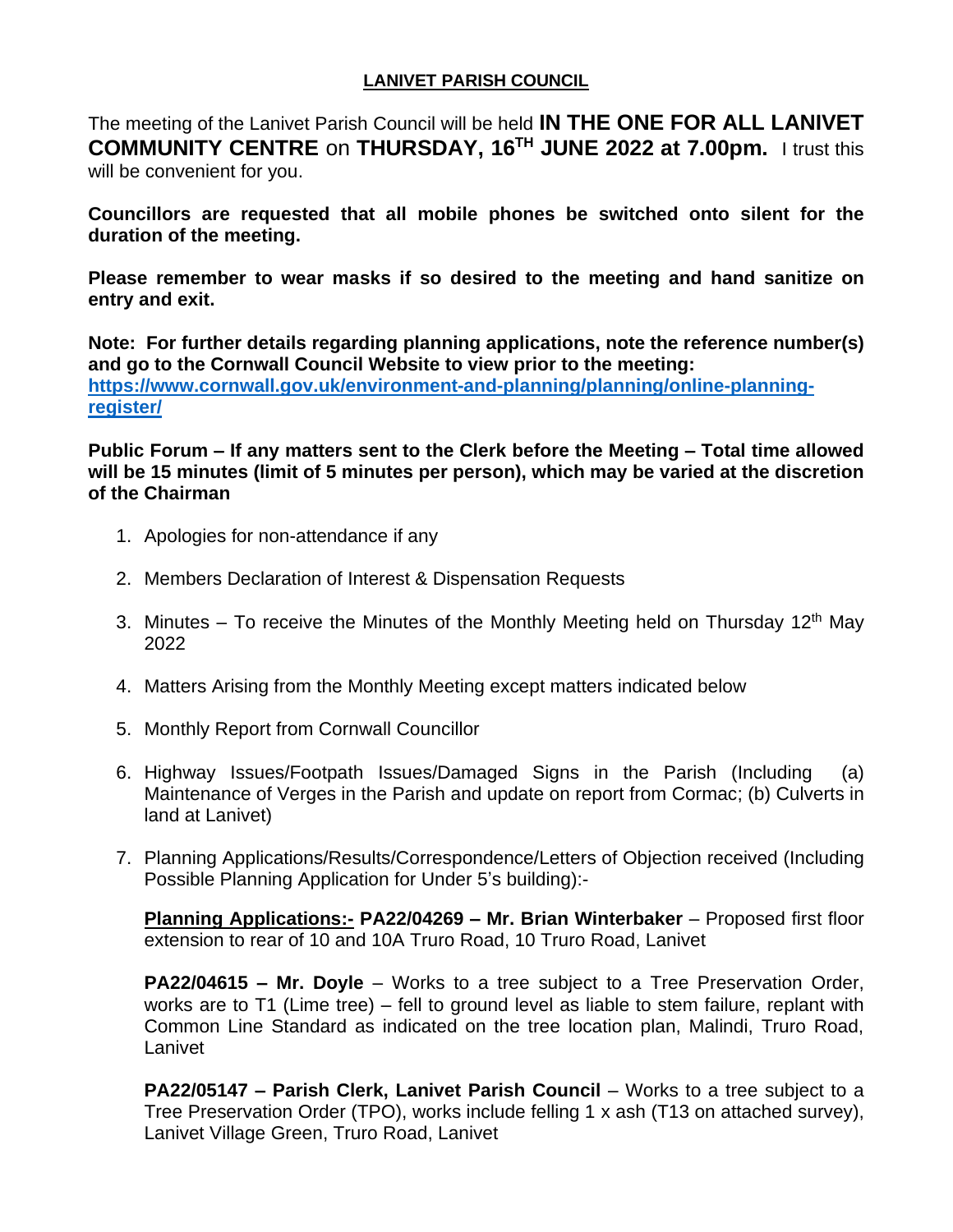**Planning Results: PA22/02547 – David Williams** – Works to trees subject to a Tree Preservation Order (TPO), works include felling Sycamore tree in western corner of Church Yard, Church of St. Nivet, Church Road, Lanivet – **Approved**

**PA22/00684/PRE – Stephen R. Walker** – Request for new Tree Preservation Order(s) (TPO) namely Beech tree, Street Record, Old Coach Road, Lamorick, Lanivet – **Closed – Advice Given**

**PA22/00634 – Steve Waddell & Charlotte Hopkins** – Permanent residential cottage to replace two no holiday used restricted cottages as approved under enacted planning permission PA11/00856, Tregarthen Cottages, Nanstallon – **Approved**

**PA22/04270 – Park Holidays UK Limited** – Non-material amendment (NMA2) in relation to Decision Notice PA10/05936 (NMA PA14/07963) dated 25/11/2010 for amendments to the approved layout and construction of 36 golf lodges, Lakeview Country Club, Lanivet – **Withdrawn**

**PA22/03304 – Mr. & Mrs. Cooper-Kimpton** – Proposed side extension and side infill, replacing existing conservatory, Morwenna Road from Bodreath to Ty Cornel, Nanstallon - **Approved**

**Planning Correspondence:**- Cornwall Council – PA20/09223 – Change of use of land to a private Gypsy site, Land North of Higher Rosewarick, Lanivet – Appeal to Ministry of Housing, Communities and Local Government as Cornwall Council's decision was failed to determine

- 8. Approval of Monthly Accounts & Any Applications for Grants & Donations (Including Update on presentation to update Town and Parish Councils on the County Deal, proposed under the Government Levelling Up Agenda)
- 9. Approval of Annual Accounts for the year ending 31st March 2022
- 10.Approval of Section 1 of Annual Return Annual Governance Statement 2021/2022
- 11.Approval of Section 2 of Annual Return Accounting Statements 2021/2022
- 12. Internal Auditors Report for the year ending 31<sup>st</sup> March 2022
- 13.Lanivet Parish Affordable Housing Working Party Update from Chairman
- 14.Lanivet Parish Sport & Recreation Trust Update from Mr. D. Carter
- 15.Community Network Panel Meeting Update, if available
- 16.Lanivet Village Green/Play Equipment/Car Park/Bus Shelters (Including Parking of Vehicles in the Car Park)
- 17.Camel Trail Update from Councillor Miss P. Bolton